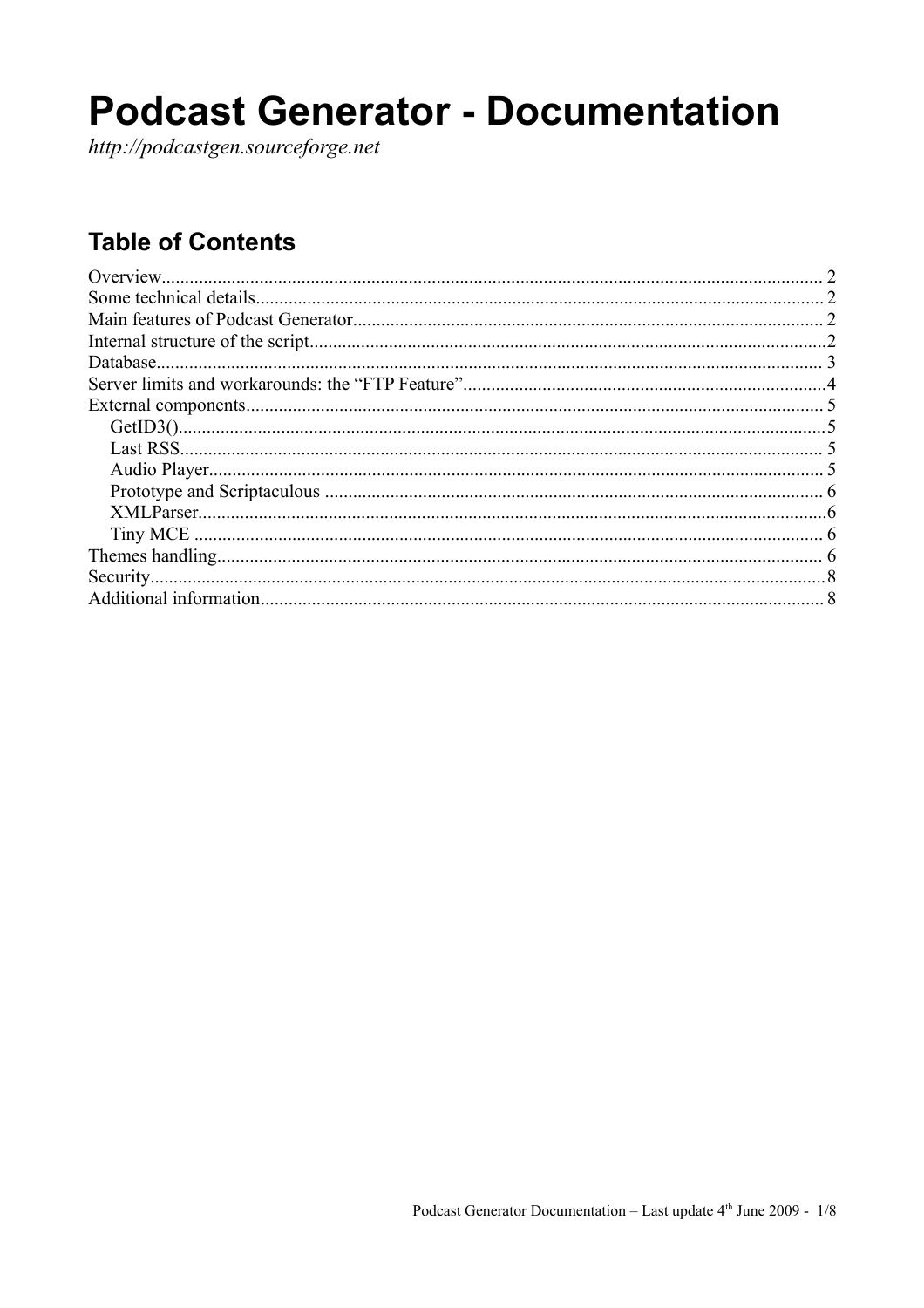## **Overview**

Podcast Generator is an open source podcast publishing script which allows users to upload audio and video files through a simple, yet powerful, web administration interface and automatically generates a podcast w3c-compliant feed.

### **Some technical details**

- Database Environment: XML-based
- License: GNU General Public License (GPL)
- Operating System: OS Independent (Written in an interpreted language)
- Programming Language: PHP
- User Interface: web-based

## **Main features of Podcast Generator**

- Extremely easy to install (Web Setup Wizard);
- Free and open source;
- Supports any media filetype (mp3, ogg, mpg, m4v, mov, etc...) and allows to create mixed audio and video podcasts;
- The XML feed automatically generated is fully compatible with aggregators
- (e.g. Juice and iTunes), meets the w3c standards and supports iTunes specific tags;
- Categories support: each category features its own podcast feed;
- User friendly web administration interface to upload, edit, delete episodes and fully customize the script;
- Dynamically created "Recent podcasts" and "Podcast Archive" web pages;
- Themes Support;
- Multilanguage support:
- Web or FTP upload of audio/video episodes;
- Web mp3 streaming player;

## **Internal structure of the script**

As a matter of fact, Podcast Generator not only handles the automatic generation of the podcast feed, the script also offers a full-featured web administration and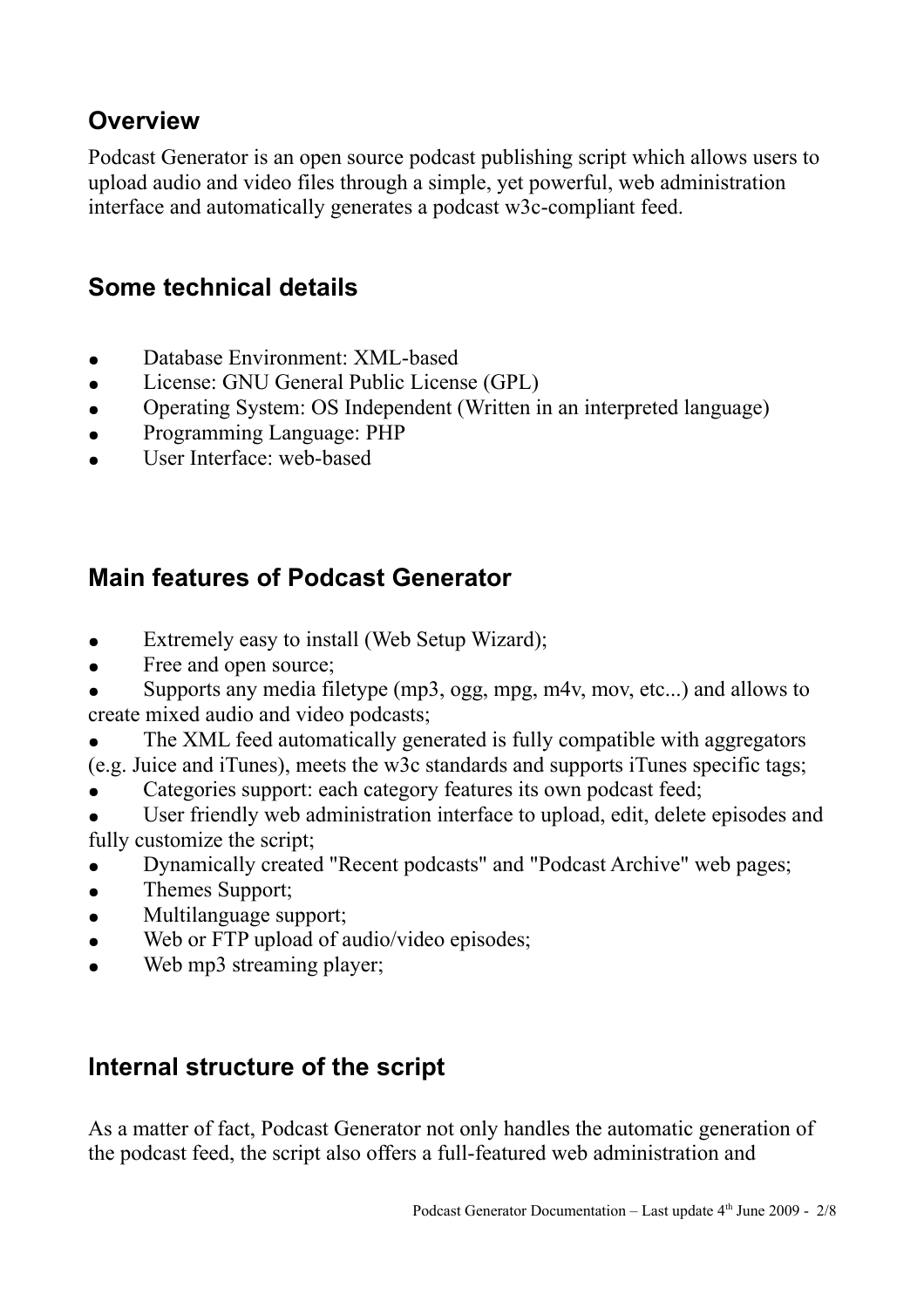produces dynamic web pages showing the "Recent Podcasts" and "Podcast Archive", generating a detailed page for each single episode (permalink).

The data associated to episodes is included in the XML feed on one hand, while, on the other hand, it is also regarded during the dynamic web pages generation process. The RSS feed is managed by the client aggregator, while, on the web side, the whole process is handled by the main file (index.php) which includes all the php modules and renders the web pages.

## **Database**

Podcast Generator relies on XML to store episodes and categories data. On uploading or editing every episode, an XML 1.0 file containing information provided by the user (e.g. title, description, related categories, keywords, etc...) is generated and associated to the uploaded media file. All this data is eventually merged into a single XML file (i.e. the RSS feed).

The adoption of XML to store episodes data offers several advantages:

- XML fields structure is flexible and can be updated incrementally;
- XML is based on international standards;
- XML allows metadata exchange between applications;
- XML is platform-independent and assure forward and backward compatibility;

Data stored into XML structure can be used to develop further web ontologies schemas and semantic models.

Moreover the employment of XML as database allows to keep low server requirements to run the program: in order to install Podcast Generator a server with PHP support is needed and no DBMS (e.g. MySOL) is required.

| Tag in Podcast<br><b>Generator XML</b><br>DB | Corresponding tag in Description<br>the generated RSS<br>feed             |                                                           | <b>Notices</b>                                                                                                                                                                            |
|----------------------------------------------|---------------------------------------------------------------------------|-----------------------------------------------------------|-------------------------------------------------------------------------------------------------------------------------------------------------------------------------------------------|
| <episode></episode>                          | $\leq$ item $\geq$                                                        | Root tag which<br>defines a single<br>episode.            |                                                                                                                                                                                           |
| $ltith$ erG $>$                              | $<$ title $>$                                                             | Episode Title.                                            | CDATA section.                                                                                                                                                                            |
| $\le$ shortdescPG $>$                        | <itunes:subtitle> and  <br/><description></description></itunes:subtitle> | Short Description.                                        | CDATA section.                                                                                                                                                                            |
| $<$ longdescPG $>$                           | $\le$ itunes: summary                                                     | Long Description. A<br>summary of the<br>episode content. | CDATA section (up to 4000 characters). In iTunes<br>the contents of this tag are shown in a separate<br>window that appears when the "circled i" in the<br>Description column is clicked. |

The following table shows the structure of Podcast Generator episodes database: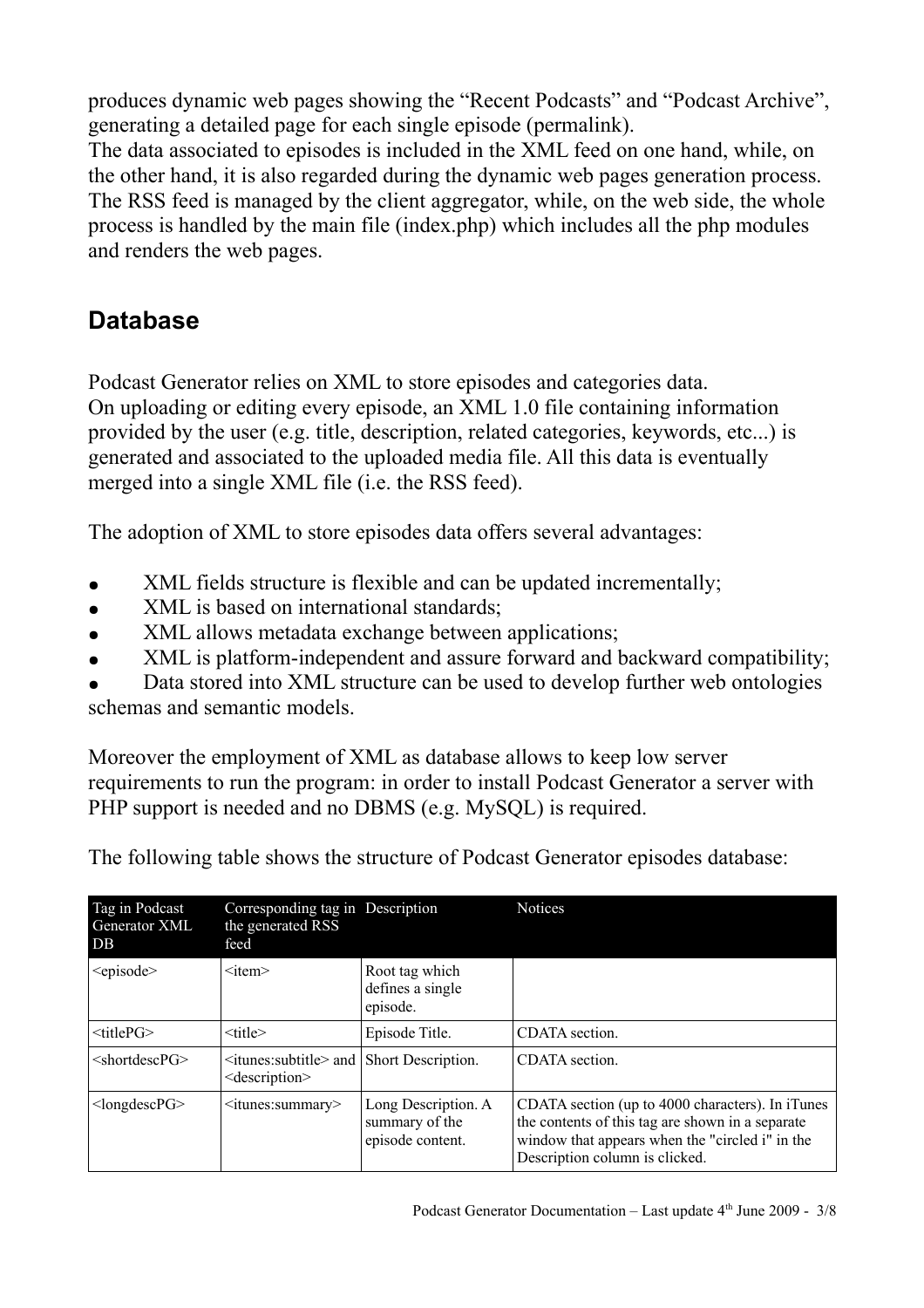| $\langle \text{imgPG} \rangle$ |                                                        | Filename of the image<br>associated to the<br>episode.           | This tag is currently not applied to the RSS feed.<br>The image is currently displayed on "Recent"<br>Podcast" and "Permalink" pages.                                                                                                                                                                                                                                            |
|--------------------------------|--------------------------------------------------------|------------------------------------------------------------------|----------------------------------------------------------------------------------------------------------------------------------------------------------------------------------------------------------------------------------------------------------------------------------------------------------------------------------------------------------------------------------|
| <categoriespg></categoriespg>  |                                                        | Categories associated<br>to a single episode.                    | This tag is currently not applied to the RSS feed.<br>It may currently contain up to 3 nested tags:<br><category1pg>, <category2pg> and<br/><category3pg>. The categories are listed on the<br/>"Podcast Archive" page.</category3pg></category2pg></category1pg>                                                                                                                |
| <keywordspg></keywordspg>      | <itunes:keywords></itunes:keywords>                    | Keywords associated<br>to a single episode.                      | In iTunes the content of this tag is not visible but<br>can be searched.                                                                                                                                                                                                                                                                                                         |
| <explicitpg></explicitpg>      | <itunes:explicit></itunes:explicit>                    | Specifies the presence<br>of explicit content in<br>the episode. | The 3 possible values are: "yes", "no", and<br>"clean". If this tag is populated with "yes", an<br>"explicit" parental advisory appears next to the<br>podcast artwork on the iTunes Music Store, and in<br>the Name column in iTunes.                                                                                                                                           |
| <authorpg></authorpg>          | $\le$ itunes: author $\ge$ and<br>$\leq$ author $\geq$ | Author of the episode.                                           | This tag contains 2 nested tags: <namepg><br/>(author's name) and <emailpg> (author's email<br/>address). According to the RSS 2.0 specification<sup>1</sup>,<br/>the tag <author> must contain a valid email<br/>address.<br/>In iTunes the content of the <math>\leq</math>itunes: author <math>\geq</math> tag is<br/>shown in the Artist column.</author></emailpg></namepg> |

According to the iTunes technical specification by Apple<sup>[2](#page-3-1)</sup>, all the above values are limited to 255 characters, except for *<longdescPG>* (i.e. *<itunes:summary>*) which can be up to 4000 characters.

The categories structure is equally stored into an XML file (categories.xml) which contains the name of categories along with a corresponding unique ID automatically generated by the script .

The categories database structure is quite simple but effective: the <category> tag defines a single category and contains two nested tags:  $\langle id \rangle$  (unique ID) and <description> (i.e. The category name).

## **Server limits and workarounds: the "FTP Feature"**

When uploading media files through Podcast Generator web admin interface, a decisive limit users can encounter could consist in the maximum upload size allowed for each single file. This value doesn't depend on Podcast Generator configuration, yet it is set in the server setup. A default limit of 8MB per single file, for example, could be adequate to upload audio files but not suitable for video podcasting. This value can be easily increased editing the *upload\_max\_filesize*, *post\_max\_size* and *memory* limit variables in the "php.ini" configuration file. However, if a user is not allowed by any means to modify the server configuration (e.g. in some shared or free hosting environments), Podcast Generator offers the

<span id="page-3-0"></span><sup>1</sup><http://cyber.law.harvard.edu/rss/rss.html>

<span id="page-3-1"></span><sup>2</sup> <http://www.apple.com/itunes/store/podcaststechspecs.html>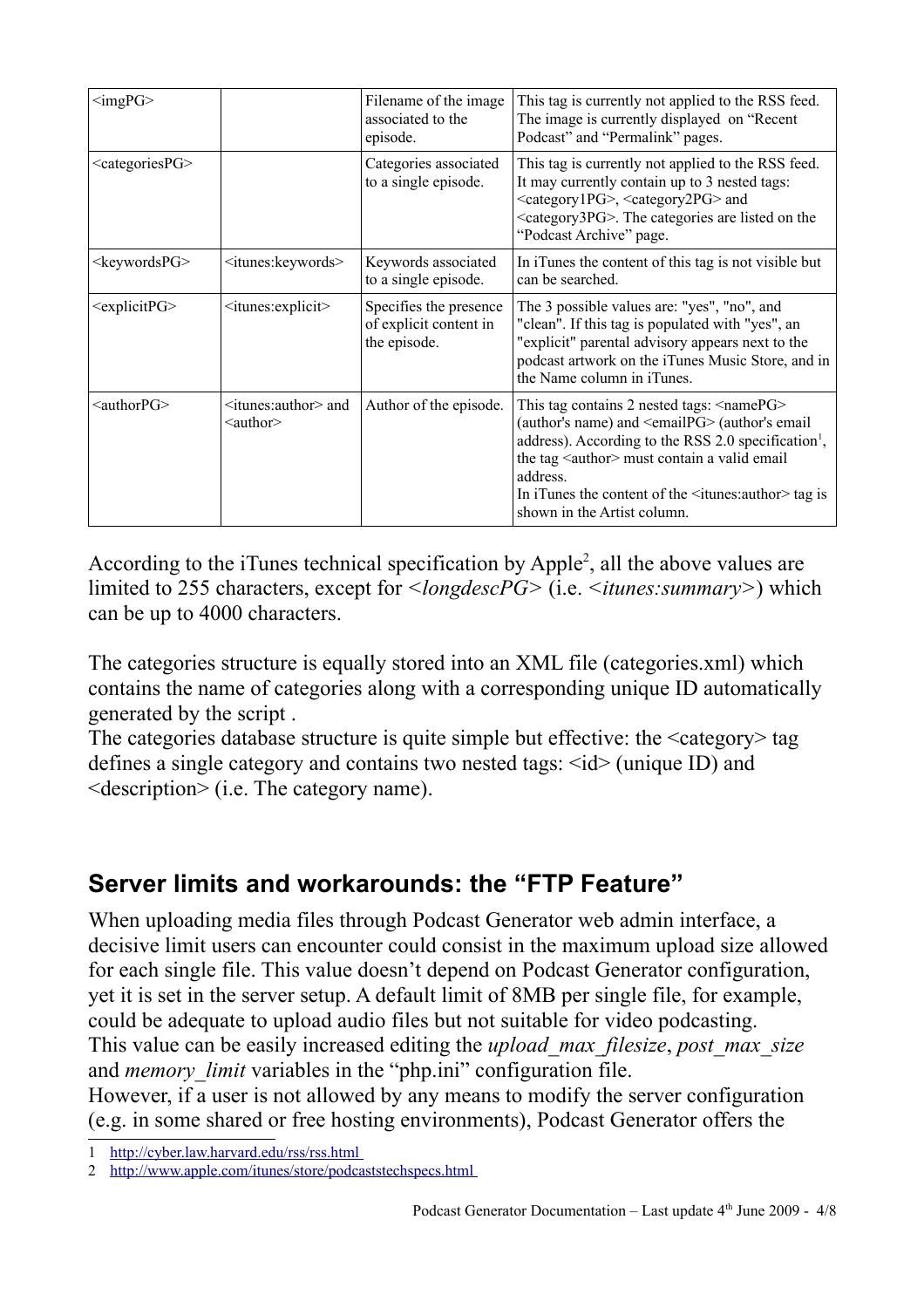"FTP Feature", an alternative approach to upload large files. Files can be alternatively uploaded via FTP without any size limitation and processed through the "FTP feature" (available in the web admin interface of the script), which scans the media directory and indexes all the uploaded episodes: if available, titles and authors data is read from the ID3 tags, while users can eventually edit the new episodes adding additional information, such as keywords and long description.

## **External components**

Podcast Generator package includes third-party widespread components aimed at specific tasks.

#### *GetID3()*

GetID3() [\(http://getid3.sourceforge.net\)](http://getid3.sourceforge.net/) is a PHP script that extracts useful information from MP3s and other multimedia file formats. Podcast Generator makes use of this script in order to extract duration, filetype, bitrate and frequency from audio and video episodes. As a further matter, the "FTP Feature" of Podcast Generator calls this script to extract title and artist from mp3 ID3 tags.

GetID3() is free software released under the terms of the GNU General Public License.

#### *Last RSS*

LastRSS [\(http://lastrss.oslab.net/\)](http://lastrss.oslab.net/) is a simple RSS parser written in PHP. This component is used by Podcast Generator to read its official news feed on Sourceforge.net [\(http://feeds.podcastgenerator.net/podcastgenerator\)](http://feeds.podcastgenerator.net/podcastgenerator) and display the latest news (new releases, updates) in the main page of the web admin interface.

LastRSS is free software released under the terms of the GNU General Public License.

#### *Audio Player*

Audio Player [\(http://www.1pixelout.net/code/audio-player-wordpress-plugin/\)](http://www.1pixelout.net/code/audio-player-wordpress-plugin/) is a highly configurable single track mp[3](#page-4-0) player designed in Adobe Flash<sup>3</sup>. This player was originally conceived as a Wordpress<sup>[4](#page-4-1)</sup> plugin and is released under the terms of the GNU General Public License.

<span id="page-4-0"></span><sup>3</sup><http://www.adobe.com/products/flash/>

<span id="page-4-1"></span><sup>4</sup> [http://wordpress.org](http://wordpress.org/)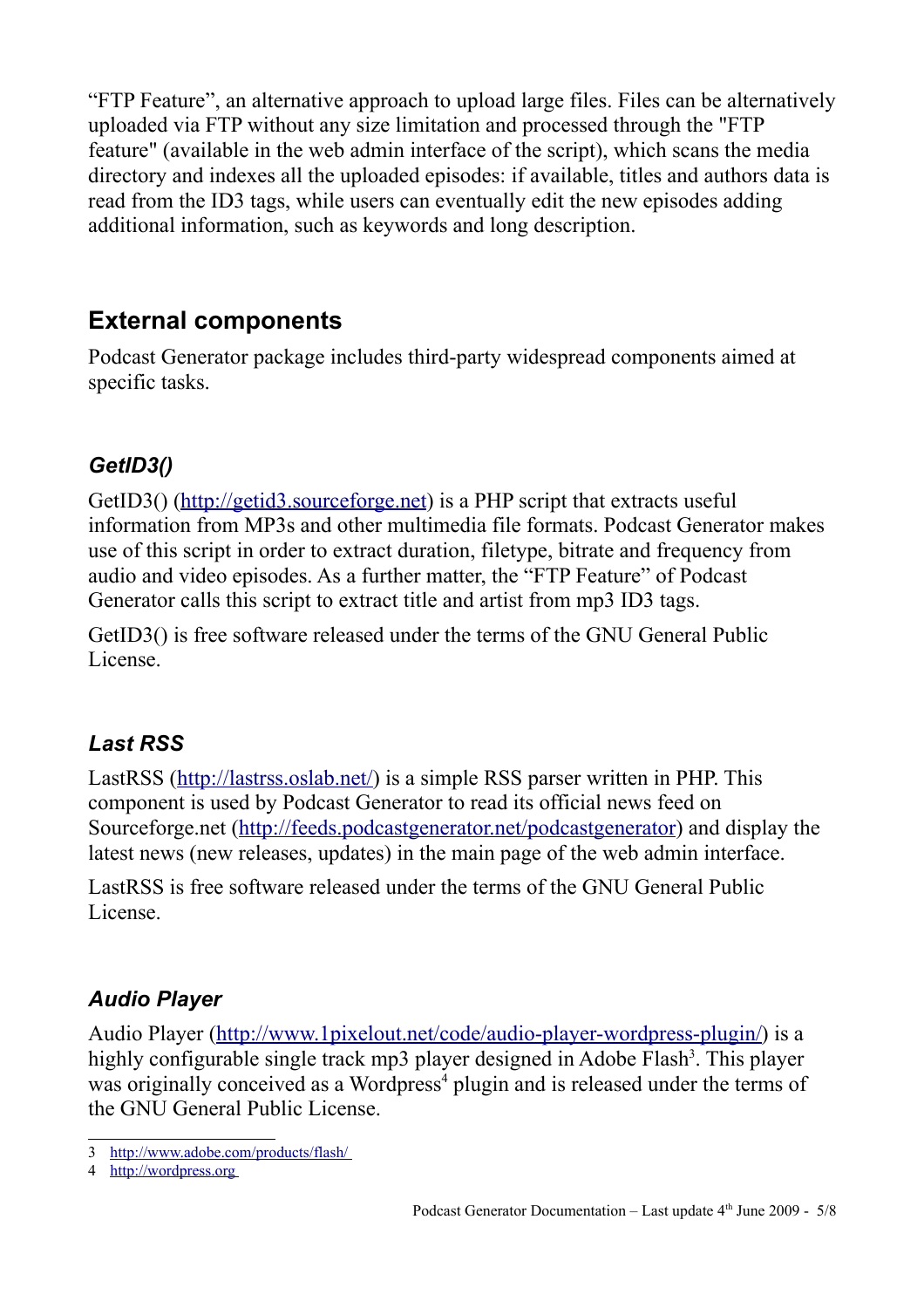#### *Prototype and Scriptaculous*

Prototype [\(http://www.prototypejs.org\)](http://www.prototypejs.org/) is a cross-browser javascript frameworks aimed to ease development of dynamic web applications. Scriptaculous [\(http://script.aculo.us\)](http://script.aculo.us/) is an addition to the Prototype framework which allows to implement animations, graphic effects and ajax controls on web pages. Podcast Generator adopts this frameworks in order to simplify the user interaction with the administration interface allowing an elegant showing and hiding of menu items and options on demand.

Scriptaculous and Prototype can be used free of charge under the terms of a MIT-style licence<sup>[5](#page-5-0)</sup>.

#### *XMLParser*

XMLParser [\(http://www.criticaldevelopment.net/xml/\)](http://www.criticaldevelopment.net/xml/) is an XML parser which works in both PHP 4 and PHP 5 despite the difference in DOM extensions management between these two versions. This component assure high compatibility in Podcast Generator XML manipulation.

XMLParser is released under the terms of the GNU General Public License.

#### *Tiny MCE*

TinyMCE [\(http://tinymce.moxiecode.com\)](http://tinymce.moxiecode.com/) is a platform independent web based Javascript HTML WYSIWYG editor. It has the ability to convert HTML "textarea" fields or other HTML elements to editor instances. This component is adopted by Podcast Generator to provide users with a visual editor to the episodes "long description" field (which supports HTML code) and to the "Freebox", an HTML box that allows to add links, text and other HTML tags and displays them on the web pages rendered by the script.

TinyMCE is released under the terms of the GNU Lesser General Public License.

## **Themes handling**

Podcast Generator doesn't adopt any existent template engine (such as SMARTY<sup>[6](#page-5-1)</sup>) to handle themes and "skins". A simple template engine based on string replacing has been developed.

<span id="page-5-0"></span><sup>5</sup> Scriptaculous License:<http://github.com/madrobby/scriptaculous/wikis/License>

Prototype License:<http://dev.rubyonrails.org/browser/spinoffs/prototype/trunk/LICENSE?format=raw>

<span id="page-5-1"></span><sup>6</sup> [http://www.smarty.net](http://www.smarty.net/)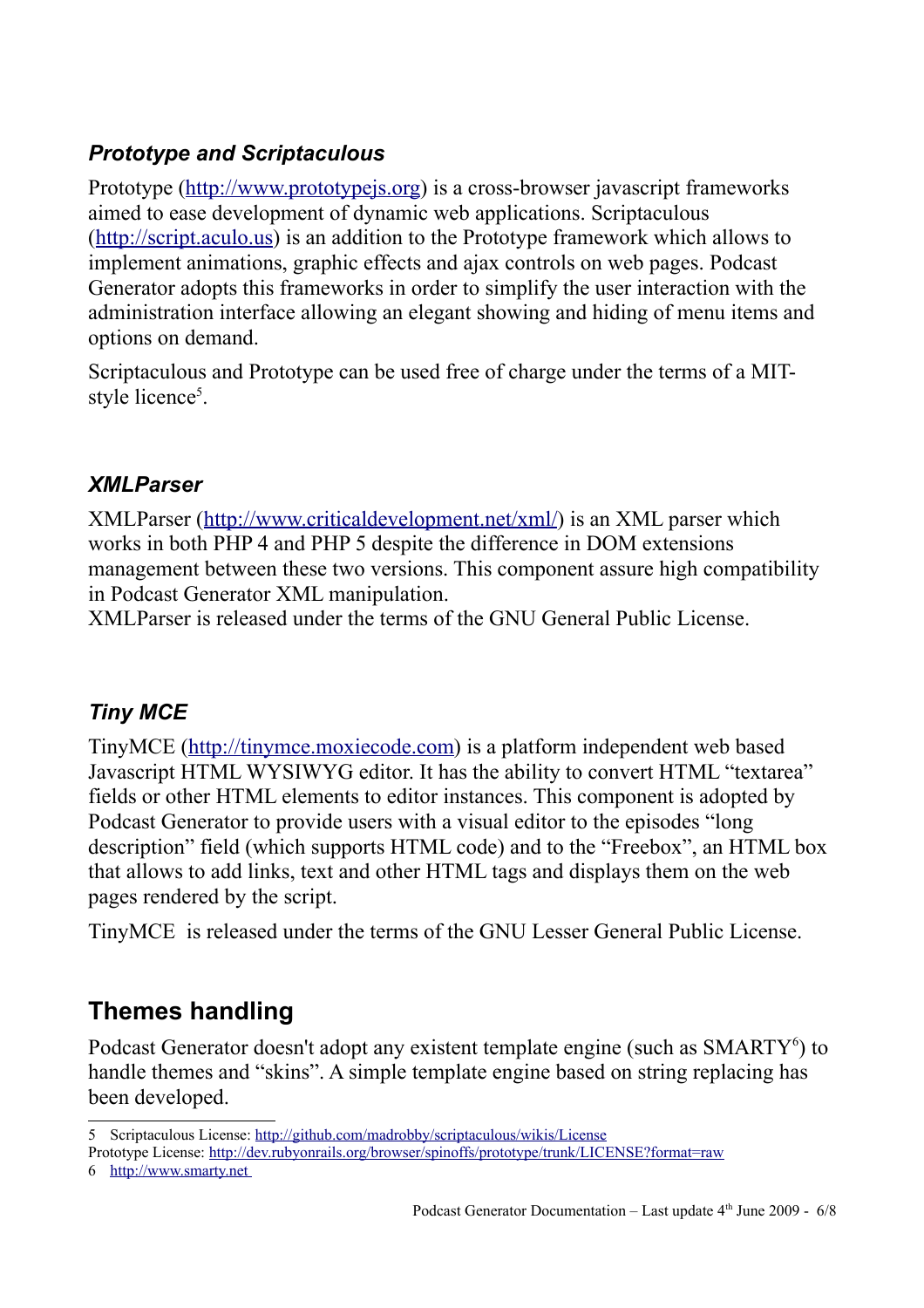The design of a new theme for Podcast Generator requires a basic knowledge of  $(x)$ HTML.

In order to convert any (x)HTML layout into a Podcast Generator theme, some special text strings must be included within the document. These strings actually consist in simple text that Podcast Generator will automatically recognize and replace with the related content.

The string "-----PG\_PODCASTTITLE-----", for example, will be dynamically replaced with the title of the podcast by Podcast Generator template engine.

As soon as a new theme is ready, this must be simply placed in a folder (along with any related image, stylesheet, etc...) under the "themes" directory in the script root. The new theme will automatically appear among the available themes list in Podcast Generator administration interface.

The following table shows the list of the text strings that should be included in every theme, their recommended placement within the (x)HTML document and the expected results:

| String                      | Recommended placement | Result                                                                                                                       |
|-----------------------------|-----------------------|------------------------------------------------------------------------------------------------------------------------------|
| -----PG_PAGETITLE-----      | <head></head>         | Display the title of the page                                                                                                |
| ----- PG METATAGS-----      | $<$ head $>$          | Generate Meta Tags (Author, Copyright,<br>Description, Keywords)                                                             |
| -----PG_JSLOAD-----         | $<$ head $>$          | Generate Javascript requests ( <script<br>src=""&gt;) when needed (e.g. Admin pages<br/>with WYSIWYG editor etc)</script<br> |
| ----PG_PODCASTTITLE-----    | $<$ body $>$          | Display podcast Title                                                                                                        |
| -----PG_PODCASTSUBTITLE---- | $<$ body $>$          | Display podcast subtitle                                                                                                     |
| -----PG_PODCASTDESC----     | $<$ body $>$          | Display podcast description                                                                                                  |
| -----PG_MENUADMIN-----      | $<$ body $>$          | Display "Admin" menu                                                                                                         |
| -----PG_MENUHOME-----       | $<$ body $>$          | Display "Home" menu                                                                                                          |
| -----PG_MENUARCHIVE-----    | $<$ body $>$          | Display "Podcast Archive" menu                                                                                               |
| -----PG_RIGHTBOX-----       | $<$ body $>$          | Display box containing feed address and<br>iTunes subscription button                                                        |
| -----PG_FREEBOX-----        | $<$ body $>$          | Display "Freebox", an HTML box users can<br>customize through a visual editor from the<br>admin section.                     |
| -----PG MAINBODY-----       | $<$ body $>$          | Display the main content generated by the<br>script (latest episodes, archive, admin interface<br>$etc$ )                    |
| -----PG FOOTER-----         | $<$ body $>$          | Display footer                                                                                                               |

In addition, a file called *functions.php* can be added in each theme directory: this will